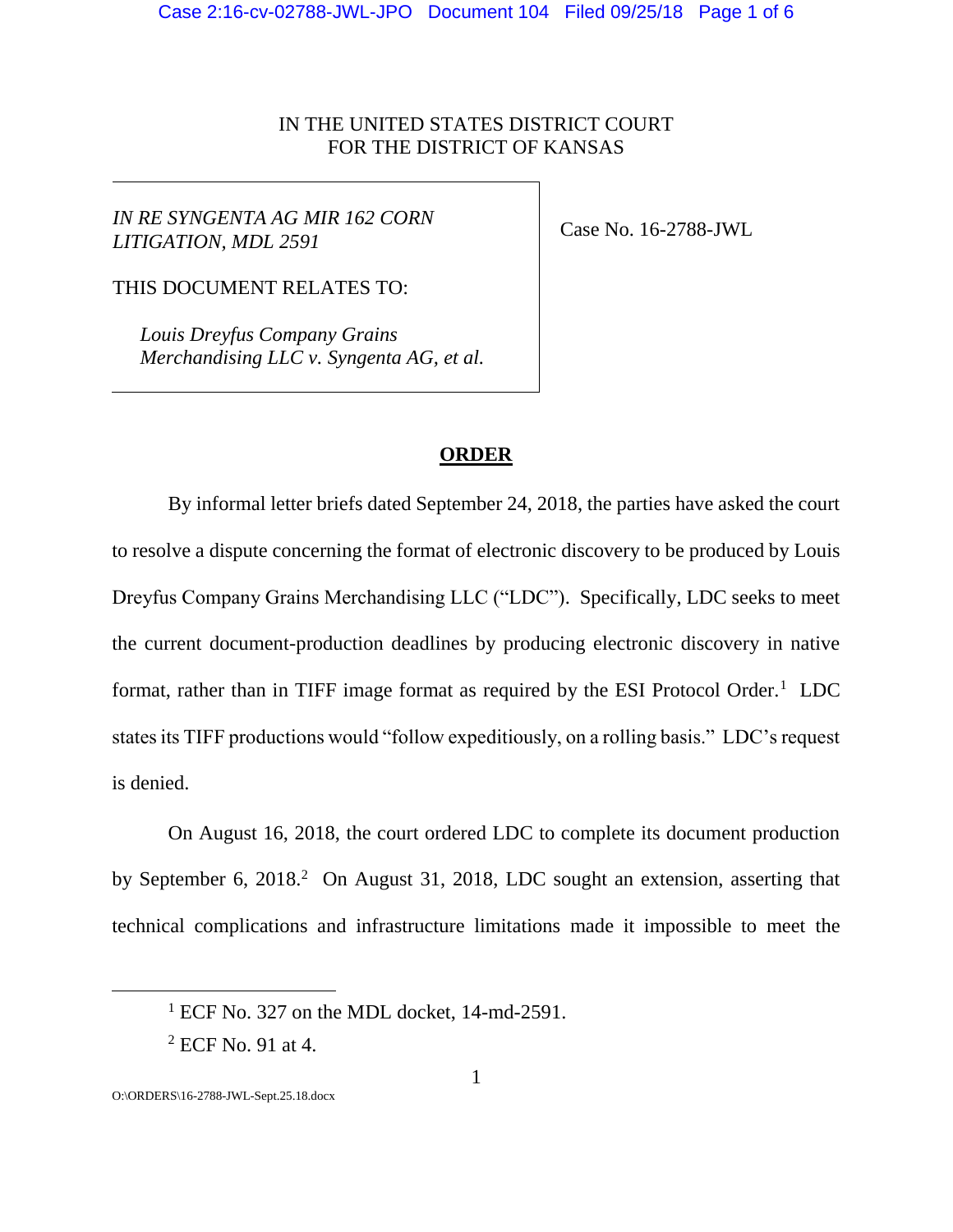### Case 2:16-cv-02788-JWL-JPO Document 104 Filed 09/25/18 Page 2 of 6

deadline.<sup>3</sup> There was no mention in LDC's motion or supporting briefs of any difficulty LDC would have producing the documents in TIFF format. The court granted LDC's request and ordered LDC to produce "as many documents as possible (which should be most)" by September 28, 2018; and to produce the remainder of the documents by October 12, 2018.<sup>4</sup> The court set these deadlines so as to "not impact the parties' ability to conduct and complete fact depositions by the current December 14, 2018 deadline."<sup>5</sup>

On September 5 and 11, 2018, LDC produced a large number of documents in native format. LDC states that it did so in order to get the documents to Syngenta as expeditiously as possible, asserting that converting documents to TIFF adds "substantial time to production."<sup>6</sup> Syngenta complained to LDC about the production format on September 11, 2018. Syngenta accurately noted that production of documents in native format—with only the first page of a document numbered, rather than page-by-page bates numbering creates confusion when a party wishes to reference a particular page of a document during depositions, in court filings, and at trial.<sup>7</sup> Moreover, the ESI Protocol Order requires

<sup>3</sup> ECF Nos. 95, 98.

 $\overline{a}$ 

<sup>7</sup> *See The Sedona Principles, Third Edition: Best Practices, Recommendations & Principles for Addressing Electronic Document Production*, 19 Sedona Conf. J. 1 (2018), Cmt. 12.b.ii ("Disadvantages to native production may include technological challenges such as the ability or inability to redact ESI effectively in its native format, and issues

O:\ORDERS\16-2788-JWL-Sept.25.18.docx

<sup>4</sup> ECF No. 99 at 2.

<sup>5</sup> *Id.*

<sup>6</sup> LDC states the conversion adds about "14 days for previously produced documents," but does not identify the amount of time added if its vendor converts the files to TIFF format during the first go-around.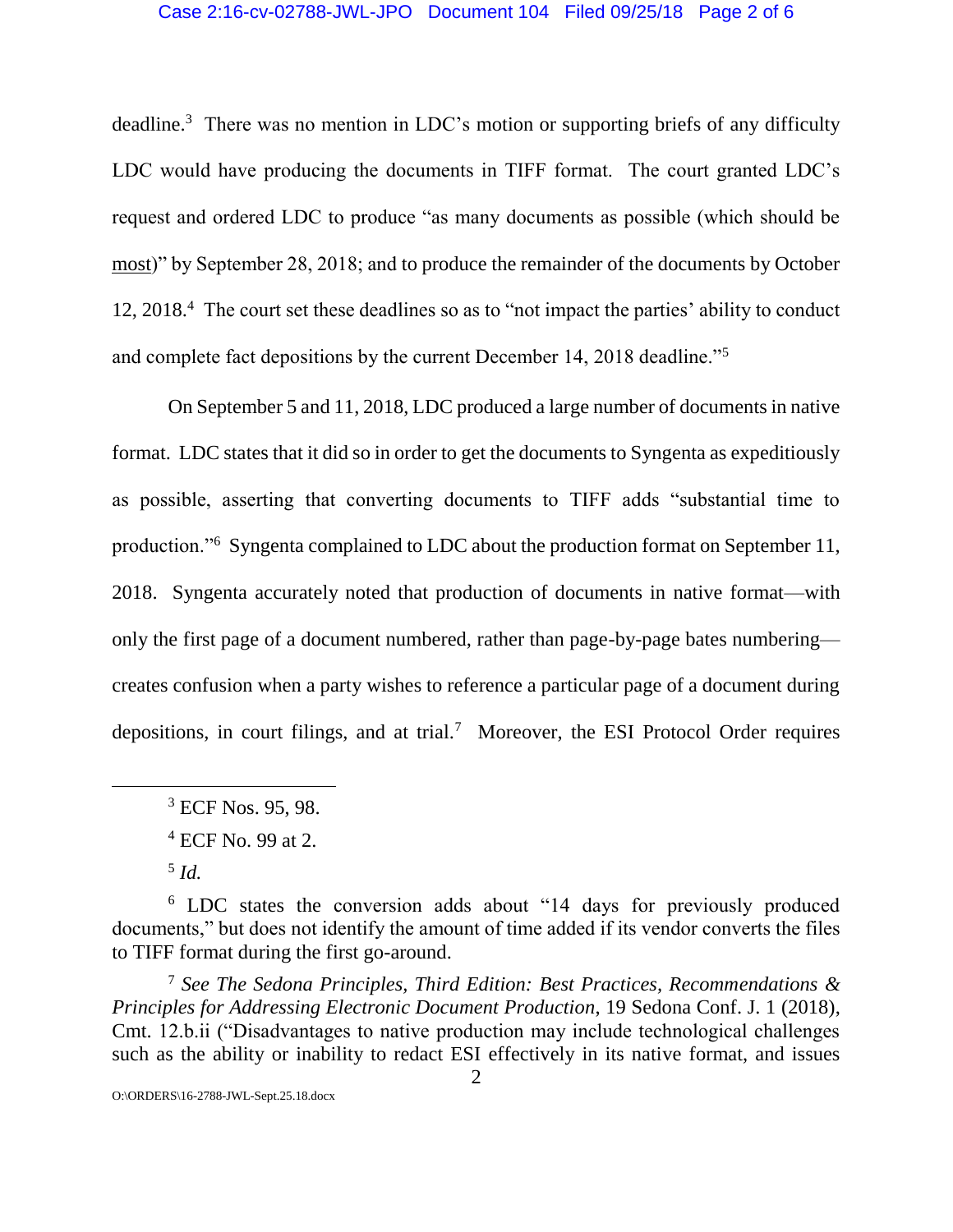### Case 2:16-cv-02788-JWL-JPO Document 104 Filed 09/25/18 Page 3 of 6

producing parties to convert ESI from native format to an image file (e.g. TIFF) for production.<sup>8</sup>

In its September 24, 2018 letter brief, LDC asks the court, for the first time, to relieve it from the production requirements of the ESI Protocol Order. The ESI Protocol Order contains a provision that if "a Producing Party identifies a particular source or type of responsive Data for which it reasonably believes that application of this Protocol would be unduly burdensome or impractical, the party identifying the source or type of responsive Data shall *promptly* notify the Requesting Party."<sup>9</sup> If the parties then cannot reach agreement on a modification of the production requirements, the order provides that the producing party "bears the burden of seeking relief from the Court."<sup>10</sup>

LDC's instant request for relief argues that the exception to the ESI production protocol applies because LDC "has been required to produce a huge number of documents under extreme time pressure." LDC recognizes that Syngenta would be prejudiced in depositions because documents produced in native format do not contain a bates stamp on every page, but characterizes this prejudice as a "minor inconvenience." LDC states it "is

regarding the application of page-level Bates numbering as opposed to document-level Bates or control numbers that can be assigned and maintained for ESI produced in native format.").

<sup>8</sup> ECF No. 327 at C.1, Case No. 14-md-2591.

<sup>&</sup>lt;sup>9</sup> *Id.* at C.6.a (emphasis added).

<sup>10</sup> *Id.*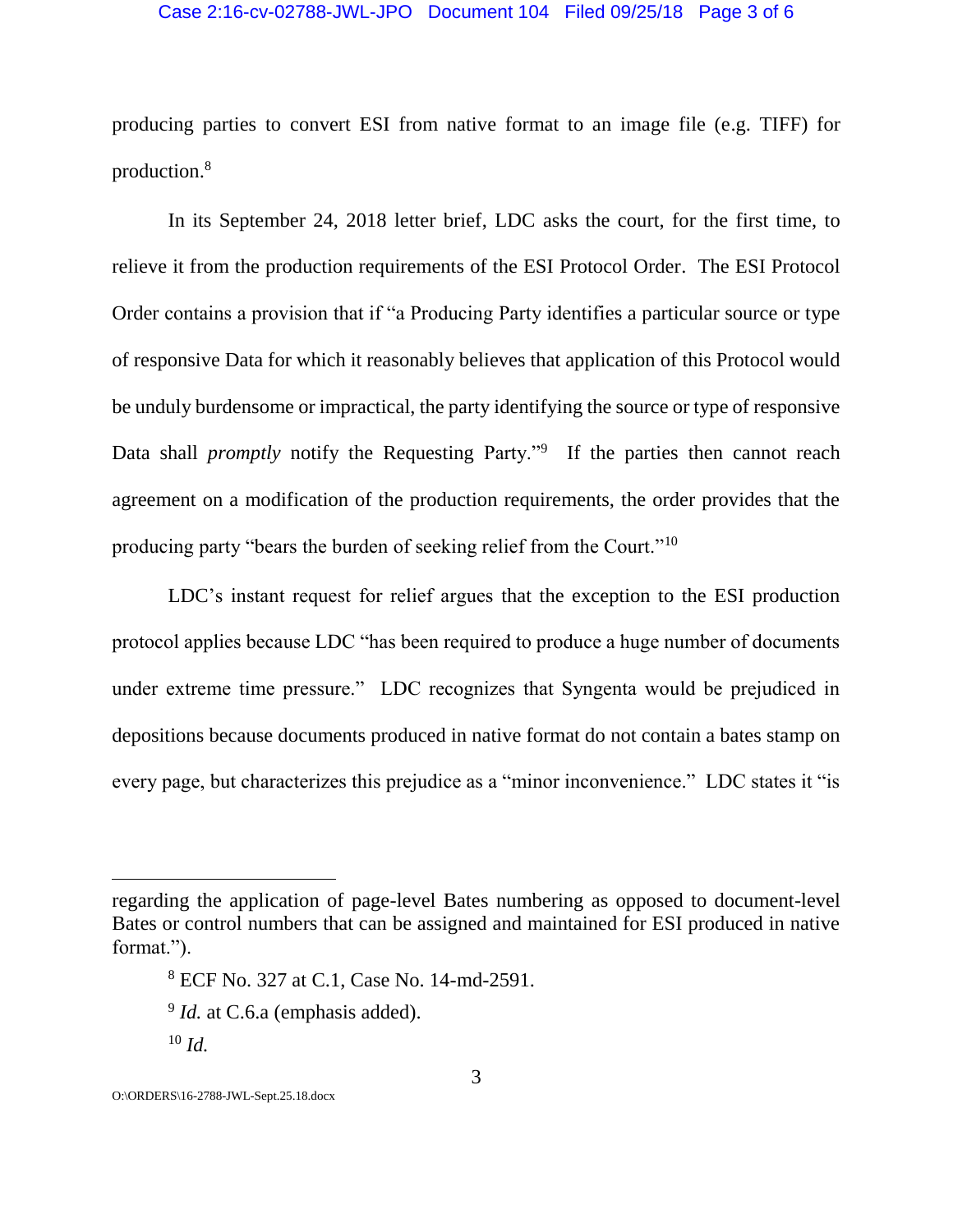### Case 2:16-cv-02788-JWL-JPO Document 104 Filed 09/25/18 Page 4 of 6

converting these files to TIFF format, but Syngenta is unreasonably insisting that all documents be in TIFF before the deadline."

LDC's arguments are unpersuasive. First, there is no dispute that documents in TIFF format are easier to work with and enable depositions and court proceedings to run more smoothly. As recognized by the Sedona Conference,<sup>11</sup> they allow a party to refer to particular portions of a document—perhaps in designating confidentiality or directing a witness to particular language—by page number.

Second, the ESI Protocol Order requires a party seeking to deviate from the image/TIFF-format production to "promptly" notify the requesting party as soon as it identifies a source of data to which the protocol should not apply (because it would be unduly burdensome or impractical). Here, LDC did not notify Syngenta or the court before producing documents in native format. LDC made no mention of its perceived formattingproduction issue in its previous briefs addressing Syngenta's proposed search terms<sup>12</sup> or seeking extensions of the production deadlines.<sup>13</sup>

Third, LDC has offered no evidence to support its "burdensome" and "impracticality" arguments. To the contrary, LDC informed Syngenta on September 14, 2018, that converting the native files in its previous document productions would take

- <sup>12</sup> *See* ECF No. 79.
- <sup>13</sup> ECF Nos. 84, 95, 98.

O:\ORDERS\16-2788-JWL-Sept.25.18.docx

 $\overline{a}$ 

<sup>11</sup> *See supra* note 7.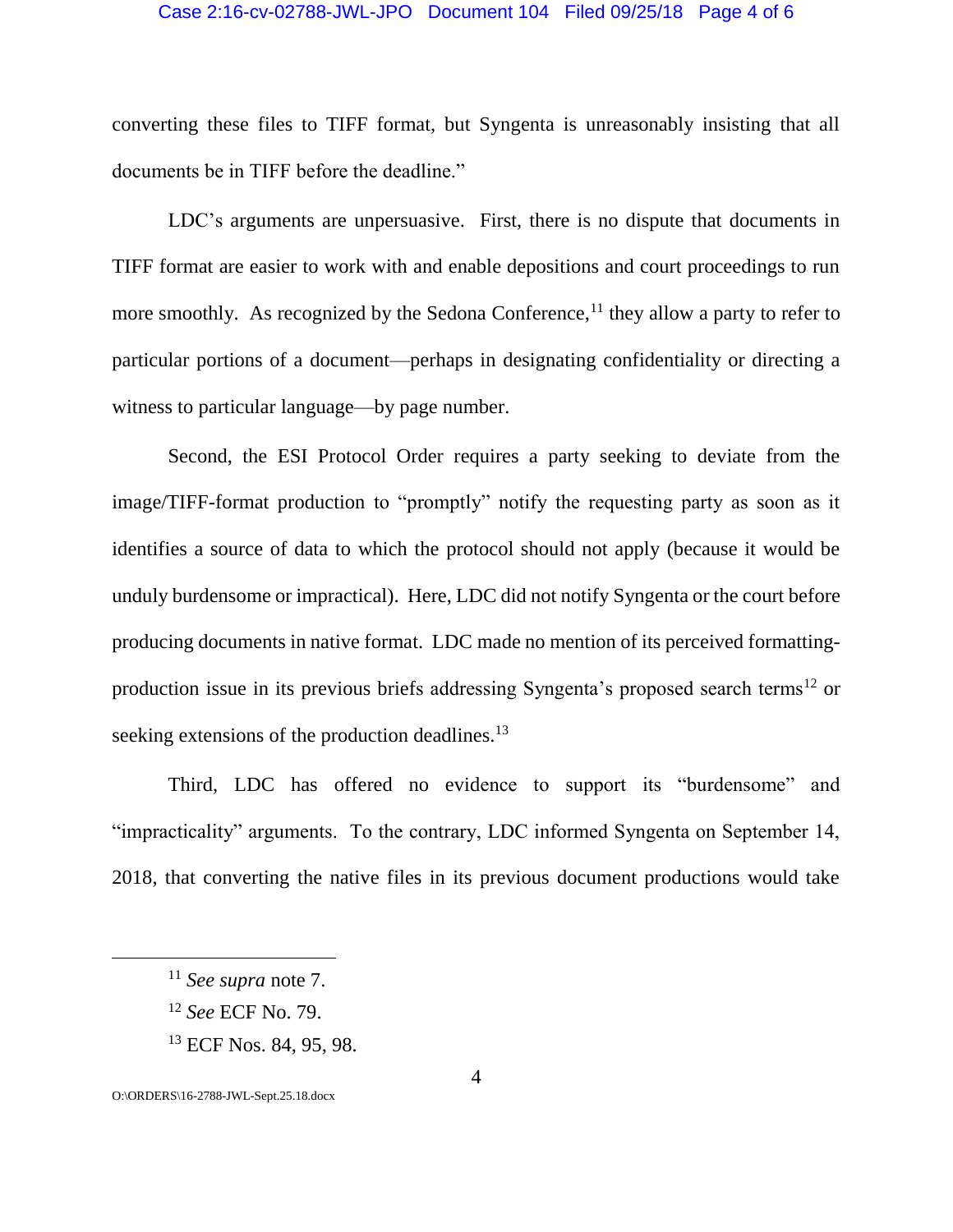#### Case 2:16-cv-02788-JWL-JPO Document 104 Filed 09/25/18 Page 5 of 6

approximately two weeks. Thus, the first TIFF production should occur by the September 28, 2018 deadline for the majority of LDC's documents. As for documents yet to be produced, LDC does not state how long producing them in the first instance in TIFF format (as opposed to native format with a subsequent conversion) might take its vendor. Accordingly, the court is not convinced that it is impossible for LDC to meet the October 12, 2018 deadline for final production.

Finally, the court is determined to keep this case moving forward. Although the court deemed it necessary to extend the written-discovery deadline, it has continuously declined suggestions to extend the December 14, 2018 fact-deposition deadline (knowing that so doing would inevitably result in the extension of all remaining deadlines).<sup>14</sup> Production of LDC's documents in TIFF format by the October 12, 2018 deadline helps ensure depositions efficiently go forward as scheduled. As noted in the court's September 12, 2018 order, the court will only extend deadlines upon a showing of good cause.<sup>15</sup> Good cause has not been established by LDC under the current record.

For all of these reasons, the court denies LDC's request that it be permitted to complete its document production in native format only by the October 12, 2018 deadline.

### IT IS SO ORDERED.

Dated September 25, 2018, at Kansas City, Kansas.

 $\overline{a}$ 

<sup>14</sup> *See* ECF Nos. 89, 99.

<sup>15</sup> ECF No. 99 at 2 n2.

O:\ORDERS\16-2788-JWL-Sept.25.18.docx